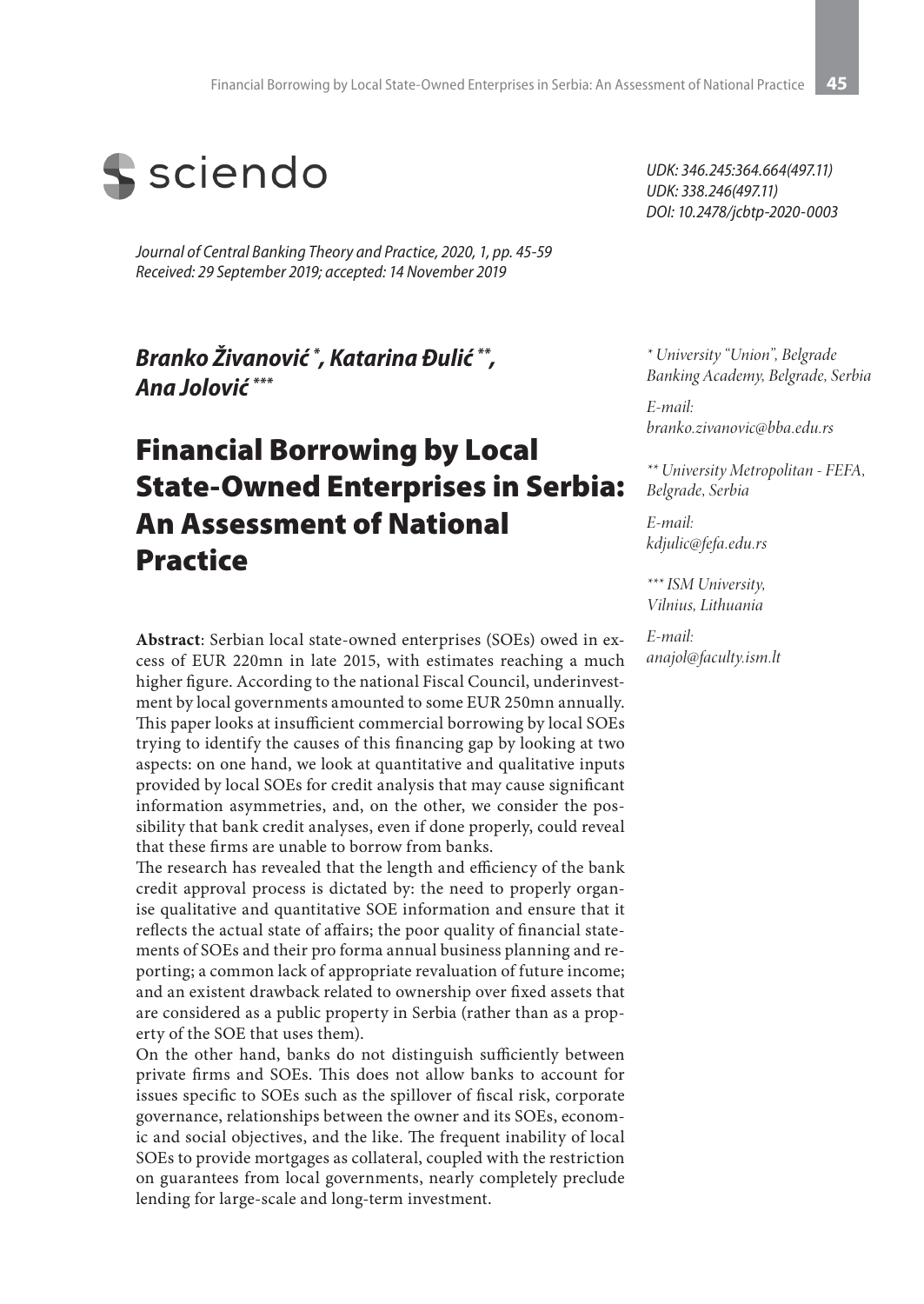We conclude that local SOEs have a limited access to finance due to information asymmetries caused by unsuitable qualitative and quantitative inputs made by SOEs in the credit analysis process. Nevertheless, appropriate credit analyses reveal that these companies can be able to borrow commercially, especially in lower amounts and at shorter maturities which could mitigate underinvestment by local SOEs.

**Key words**: local SOEs, SOE credit analysis, entities connected with SOEs, collateralisation of lending to SOEs

**JEL classification:** H74, H81, L32

#### **Introduction**

According to the June 2017 analysis of the Fiscal Council of the Republic of Serbia, debts owed by local state-owned enterprises (SOEs) exceeded EUR 200mn, whilst aggregate debt of local governments (LGs) and their SOEs stood at nearly a billion euros (Fiskalni savet Republike Srbije, 2017). The Council felt that the current legislative and institutional framework was insufficiently transparent and did not permit a clear understanding or allocation of local SOEs' debts. As such, it could be claimed with certainty that some LG debt was, in fact, SOE debt. Local debt has also been growing rapidly, while borrowing is mainly used to meet current expenditure requirements. The Fiscal Council estimated the unmet need for investment at some EUR 250mn annually threatening to quantity and quality of basic communal services (Fiskalni savet Republike Srbije, 2017). On a long run, this will further enable deindustrialisation which is ongoing in the entire region (please see Tomljanović et al, 2019 for the case of the Republic of Croatia).

The practice of SOE financing in Serbia goes against findings and recommendations produced by the OECD following an assessment of how SOEs are financed in 22 countries (OECD, 2014). This study clearly suggests that best practice requires allowing public authorities to inject capital into these firms only if private investors in like circumstances would have acted similarly.

Serbian local SOEs (except those in four large cities, namely Belgrade, Niš, Novi Sad, and Kragujevac) have limited access to long-term finance. The market for municipal bonds is underdeveloped, and at any rate many local SOEs would not even meet the requirements for issuing these bonds. Cities and municipalities face their own financial difficulties and are therefore under substantial pressure to introduce hard budget ceilings and minimise subsidies. Finally, commercial banks are highly reluctant to lend to local SOEs. These difficulties are compounded by LGs setting pricing policies or insisting on unofficial debt relief for groups of socially vulnerable service users that jeopardise local SOEs' liquidity. To ad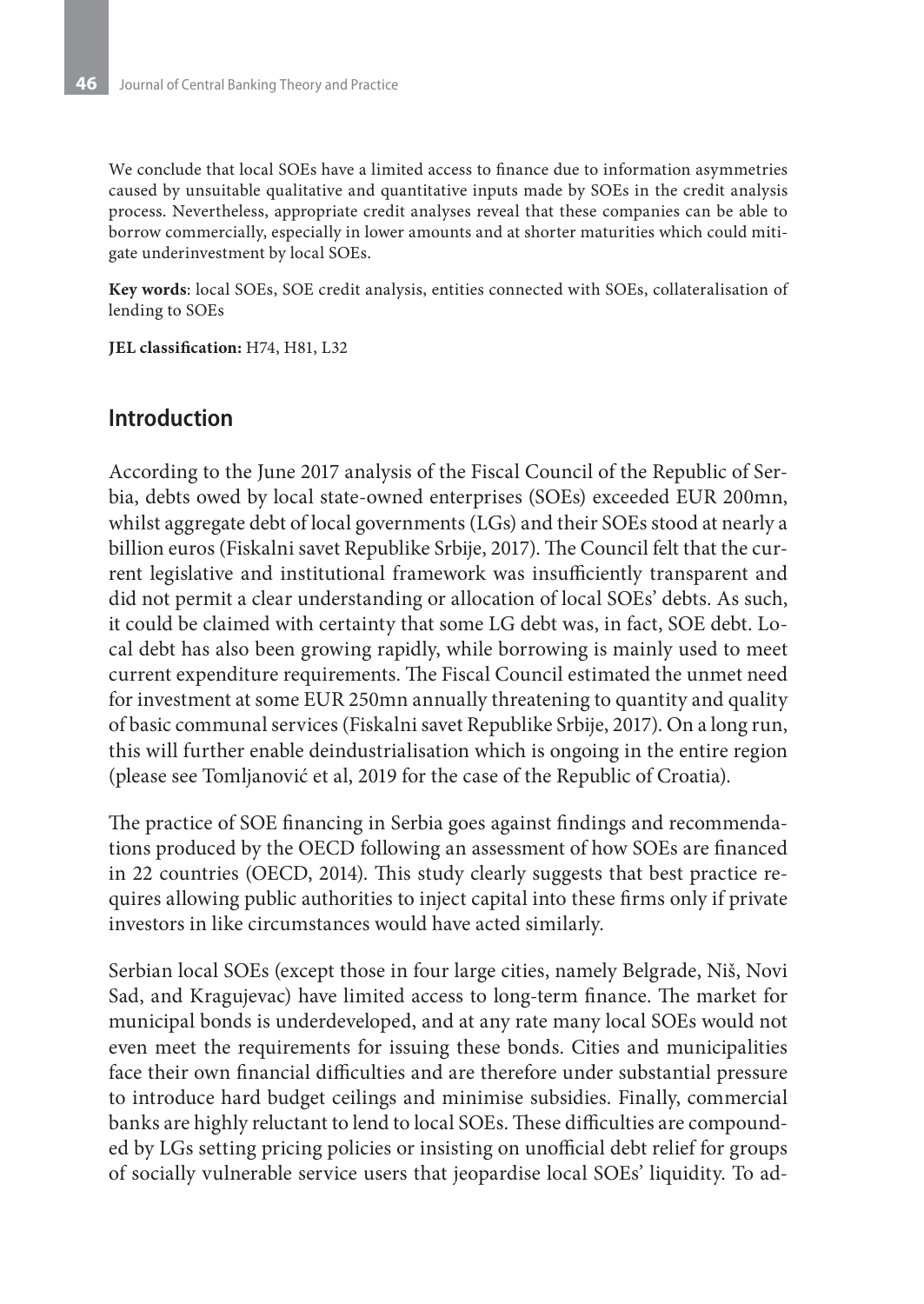dress these issues, LGs often find more or less transparent means of subsidising SOEs, so becoming drawn ever more deeply into a vicious circle of opaque financial statements and reducing SOEs' chances of taking on commercial debt.

This paper attempts to shed light on the national practice in financing local SOEs through commercial loans. It endeavours to answer two research questions:

(1) Whether limited access to finance by local SOEs was the result of information asymmetries, in themselves caused by the insufficiently comprehensive and reliable inputs provided by SOEs in the credit analysis process, or

(2) Whether credit analysis, when appropriately performed, would find these businesses unable to borrow commercially.

The paper will first provide a review of the relevant literature, and then present the detailed methodological approach, analysis, and conclusions of the key considerations pertaining to credit analysis for local SOEs in Serbia. Finally, the paper will present conclusions in respect of the research questions.

## **Review of literature**

In the following section, we will review the relevant literature in an attempt to shed light on the multitude of issues that affect SOE financing decisions, lessons learned by various types of lenders, credit analysis, and borrowing by SOEs. There is, however, a limited body of research dealing with these matters, in particular for commercial borrowing by SOEs.

As for **SOE financing decisions**, the 2014 OECD report referred to above provides an overview of best practices identified in 22 countries. According to the findings, in most countries the responsibility for identifying an optimal capital structure rests with SOE boards and managements, whilst the owners exercise various degrees of control over these decisions (from limited supervision to direct audit and approval of borrowing). Direct state support is not seen as negative in and of itself: it is justified when it covers the cost of meeting public service obligations required by the SOE's owner. Yet the report also highlights the challenge of appropriately calibrating this support, especially if commercial activities are not structurally separated from those that pertain to public policy and public interest (OECD, 2014).

SOEs are **most commonly financed** through loans from banks, international financial institutions, subsidies, grants, and, less frequently, by issuing securities.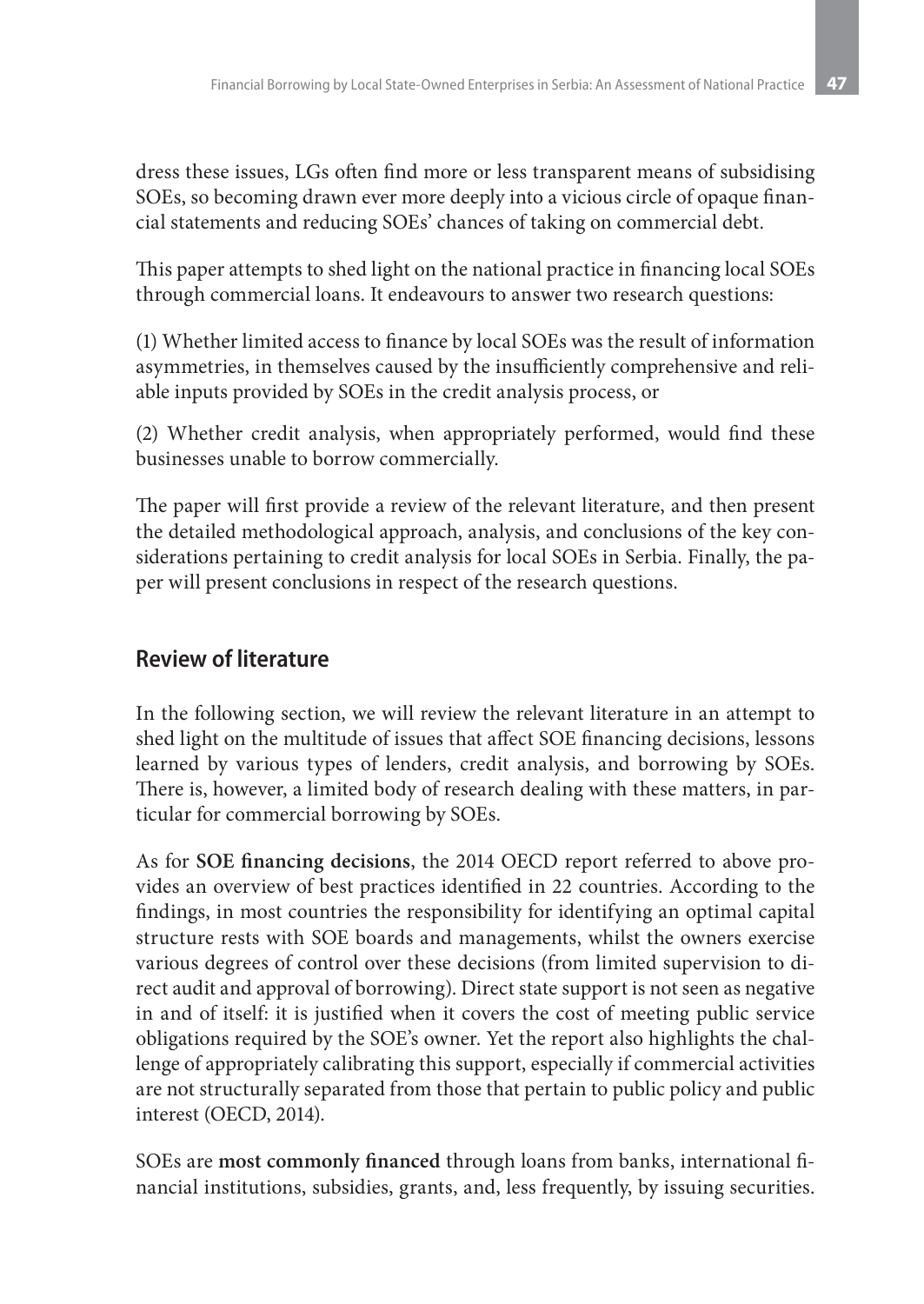This paper will focus on analysing conclusions and lessons learned with regard to SOE financing through loans extended by banks and IFIs.

Operating inefficiencies, accumulated debts, and excessive dependence on political factors and subsidies constrain access by SOEs to market finance. As a rule, **banks** avoid lending to SOEs at favourable terms (e.g. lower interest rates, grace periods, longer maturities, etc.) without first securing state guarantees, because banking regulations in most jurisdictions consider such loans highly risky (Prga, 2003).

**International financial institutions** (IFI) frequently lend to SOEs, especially in countries in transition and emerging markets, where their activities are twofold: (1) providing direct finance for infrastructure projects, and (2) financing structural reforms of SOEs that ought to facilitate these firms' access to market finance. The first approach entails financing large-scale infrastructure projects undertaken by SOEs. The European Bank for Reconstruction and Development (EBRD) is a typical example of an institution offering such financing. The second type of intervention is mostly intended to introduce structural reforms and corporatisation of governance and operations of SOEs that will allow access finance extended by commercial banks on substantially more favourable terms (World Bank, 1989). The World Bank (WB) is a typical example of an IFI most commonly focused on structural reforms.

Lessons learned from direct financing of infrastructure projects can contribute to answering our research questions. Here, the EBRD has gained considerable experience in SOE financing through its involvement from 2000 to 2013 in the reform and privatisation of SOEs in Eastern Europe, the Western Balkans, and the Commonwealth of Independent States. In a study of its experiences with 13 beneficiaries across nine different countries, the EBRD (2016) found that the creditor has to make loan approval conditional on altering how the SOE operates, for instance with regard to its corporate governance, and making certain that these changes cannot be rolled back later on. Experiences of other IFIs highlight the need to implement a phased and programmatic approach to support SOE reforms, the importance of enhanced governance and management practices, and an improved legal and regulatory environment that replicates as far as possible private sector commercial discipline in SOEs (ADB, 2017).

Some IFIs, such as the Inter-American Development Bank (IDB), believe in the importance of focusing on addressing **credit analysis issues**. The IDB notes the shortage of publicly available operating and financial performance data for SOEs (Ter-Minassian, 2017). In many cases, statutory disclosure requirements for fi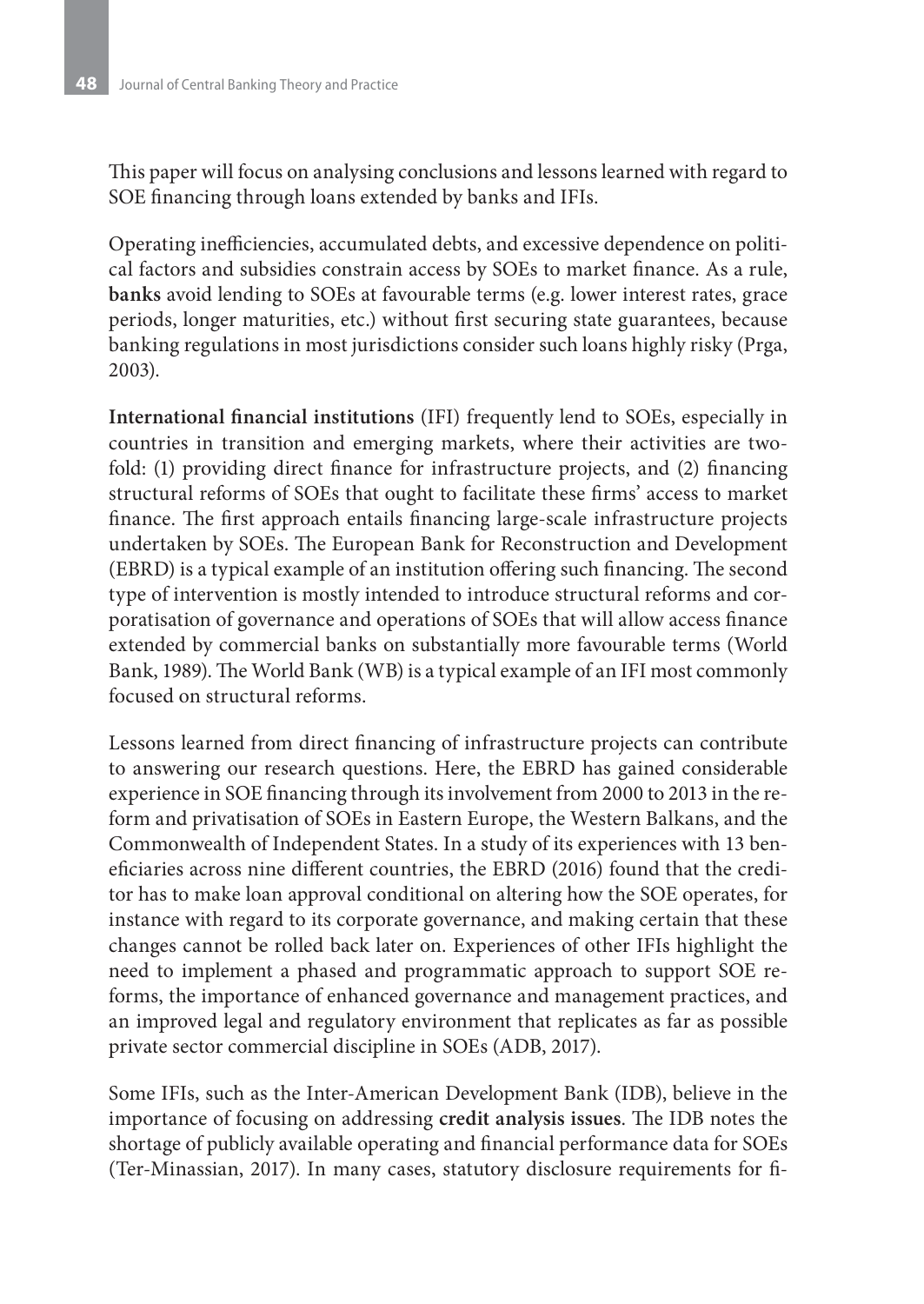nancial statements mean these businesses endeavour to meet the formal conditions without attempting to effectively improve the quality of the data they disclose. A review of statements published by Latin American SOEs found: (1) non-compliance with international standards for corporate accounts (IFRs); (2) limited degree of detail; (3) low or irregular frequency of publication; (4) lack of qualified external audit; and (5) lack of standardised, timely and reliable indicators of operational performance (KPIs), namely indicators of quality of the enterprises' outputs, coverage of their services, consumer satisfaction, as well as of efficiency of operations. (Ter-Minassian, 2017: 13).

International studies bear out the lack of transparency that affects the **quality of credit analysis** closer to Serbia, such as in Czechia, Slovakia, Hungary, and Poland. A study of 36 local SOEs across the four countries of the Visegrád Group found that transparency is high exclusively for information required to be disclosed by law (ownership structure, economic indicators, and public procurement information) (Kohoutková et al., 2017). Findings of regional studies that examined the operation and financing of (local) SOEs in the region and the former Yugoslavia do not differ greatly from the conclusions reached by IFIs. Papers by Bajo (2007) and Pendovska and Maksimovska-Veljanovski (2009), highlight the poor efficiency of local SOEs, political influence of local officials on the appointment of their managers, social pricing regulated at the level of general government (whereby these prices do not cover the actual cost incurred in providing services), and the limitations inherent in local SOEs' financial statements and operating reports, and, consequently, their opacity.

Studies have also revealed that the special relationship between SOEs and their owners directly impacts both credit analysis and borrowing by less creditworthy enterprises. For instance, Čulo (2011) examined a stratified sample of 20 Croatian SOEs of special public interest using standard creditworthiness assessment indicators and found 40 percent of them to be noncreditworthy, whilst 35 percent were overindebted: taken together, 75 percent of the firms examined faced indebtedness issues. Notwithstanding these problems, Croatian practice has found that overindebted SOEs have continued to borrow by drawing heavily on state guarantees as collateral.

This practice directly increases fiscal risk faced by the owners, which in most cases remains unmeasured, as creditors in practice view owners (either the central or the local government) as clients that pose no credit risk. The risk arising from the SOEs can contribute to the financial instability which depends on government's financial position or, more precisely, on market participants' perception of its prudency (Dumičić, 2018). Ter-Minassian (2017) concludes that, to minimise fiscal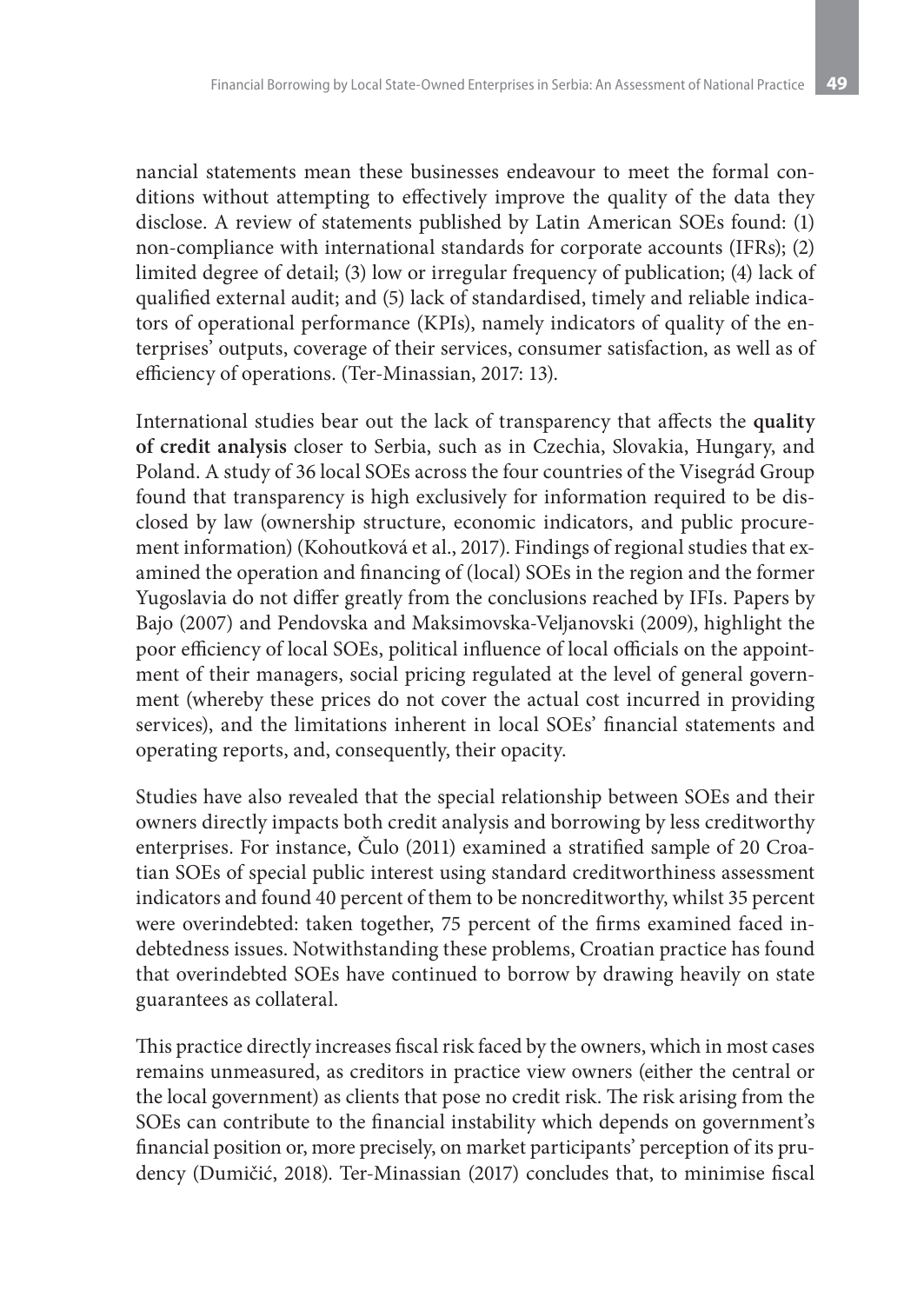risks, it is essential that the SOEs' access to financing be contained within limits consistent with their debt servicing capacity, in both the short and the long term.

This review of literature will also comment on the **specific features of the Serbian regulatory framework that affects lending to SOEs**. Under the Public Debt Law (Službeni glasnik Republike Srbije, br. 61/05, 107/09, 78/11, 68/15 i 95/18), SOEs cannot issue guarantees to any legal entities, including those they own. This piece of legislation stipulates that the state can issue a guarantee, in the form of a law, for debt incurred by local authorities and legal entities owned by the Republic of Serbia: as such, it follows that the law does not permit guarantees for borrowing by local SOEs. The law does not set out any conditions for borrowing by local SOEs or ways in which they may take on debt. Public Enterprises Law (Službeni glasnik Republike Srbije, br. 15/16) stipulates that the articles of association of an SOE must include conditions under which that enterprise can borrow. Consequently, the legal framework for borrowing by local SOEs is not strictly regulated, and the legislator has allowed the entity setting up an SOE to use its articles of association to set out how the SOE can take on debt.

#### **Methodology and analysis**

We sought to answer a two-fold research question: (1) whether limited access to finance by local SOEs was the result of information asymmetries, in themselves caused by the insufficiently comprehensive and reliable inputs provided by SOEs in the credit analysis process, and (2) whether credit analysis, when appropriately performed, would find these businesses unable to borrow commercially. As such, the assessment was carried out across two segments. Firstly, desk research and a series of interviews were conducted on a representative sample of five LGs in Serbia and their SOEs to analyse a set of financial and non-financial indicators available to banks in the course of credit analysis. Secondly, bankers were interviewed to identify aspects of the credit analysis process specifically applicable when lending to local SOEs.

No detailed or comparative data are available for borrowing by local SOEs in Serbia. The general database maintained by the Business Registers Agency shows neither the amounts nor purposes of individual loans, nor non-financial information needed for credit analysis (or for assessing information asymmetries in credit analysis). We therefore created a sample of five LGs (Sremska Mitrovica, Vranje, Paraćin, Knjaževac, and Osečina). These are two cities and three municipalities that constitute a representative sample also utilised for an official PEFA assessment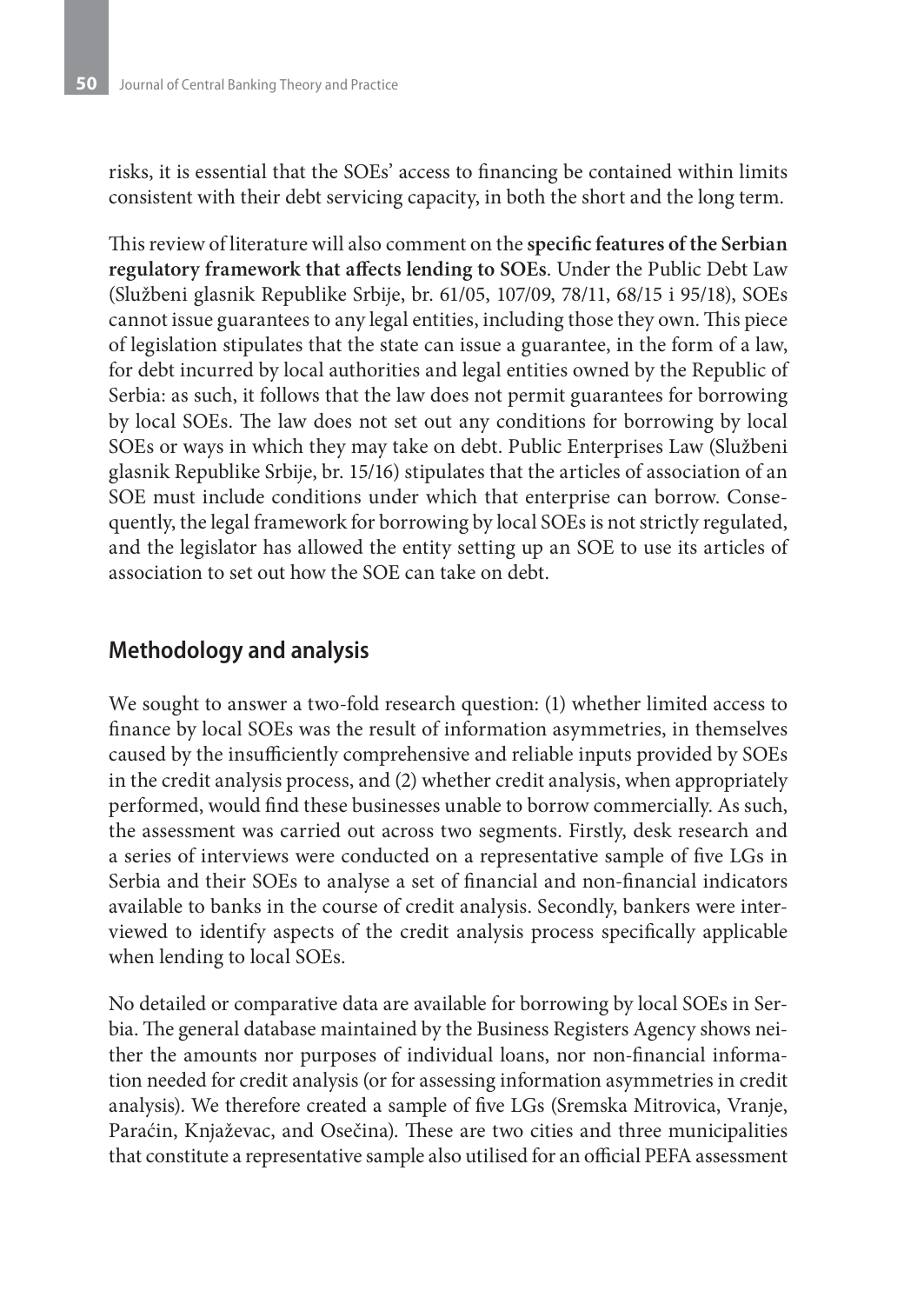of the local level of governance in Serbia.<sup>1</sup> Detailed information for these LGs is given in Table 1 below. The research covered 19 local SOEs as per table below.

| Local government  | Type         | No. of SOEs | Population | Region                         | <b>Total expenditure</b><br>planned in 2014 budget<br>(RSD) | Per capita<br>expenditure<br>(RSD) |
|-------------------|--------------|-------------|------------|--------------------------------|-------------------------------------------------------------|------------------------------------|
| Sremska Mitrovica | City         | 4           | 85.902     | Northern Serbia<br>- Vojvodina | 2,679,916,000                                               | 31.197                             |
| Vranje            | Citv         | 6           | 85,802     | Southern Serbia                | 2.181.130.000                                               | 25.421                             |
| Paraćin           | Municipality | 4           | 58,301     | Central Serbia                 | 1.502.977.256                                               | 25,780                             |
| Knjaževac         | Municipality | 4           | 37.172     | Fastern Serbia                 | 888,000,000                                                 | 23,889                             |
| Osečina           | Municipality |             | 12.571     | Western Serbia                 | 338,479,000                                                 | 26.925                             |

**Table 1. LGs sample: Background**

Source: Public Financial Management Performance Measurement Report Serbia Municipalities, available online at *www.pefa.org*, supplemented by research findings

## **Desk research**

The desk research involved a detailed review of articles of association of the sampled SOEs, their financial statements for the last three years, annual plans covering the same period, quarterly and annual reports required of SOEs by their parent LGs and reports required of LGs by the Ministry of Economy (MoE) under the Public Enterprises Law, as well as external auditors' opinions.

A detailed review found that most SOEs from our sample (18 of the 19) had **articles of incorporation** that formally complied with Article 6 of the Public Enterprises Law, which mandates that the articles should **regulate how the SOE can take on debt**. All SOEs had similarly worded provisions, which permitted the firms to raise finance from loans, grants and donations, budgets of their (local) owners and the central and provincial budget, and any other sources allowed by law; they also required local legislatures to approve any SOE borrowing. Four sets of articles of association included provisions whereby decisions on taking out credits or loans for liquidity purposes had to be made by the SOE's board and approved by the local legislature. In only one case the articles provided a detailed set of requirements and criteria for SOE borrowing: these stipulated that decision-making for borrowing of up to RSD 5mn was the responsibility of the board, whereas sums in excess of RSD 5mn required additional approval from the owner.

<sup>1</sup> Detailed information is available online at *pefa.org/country/serbia*.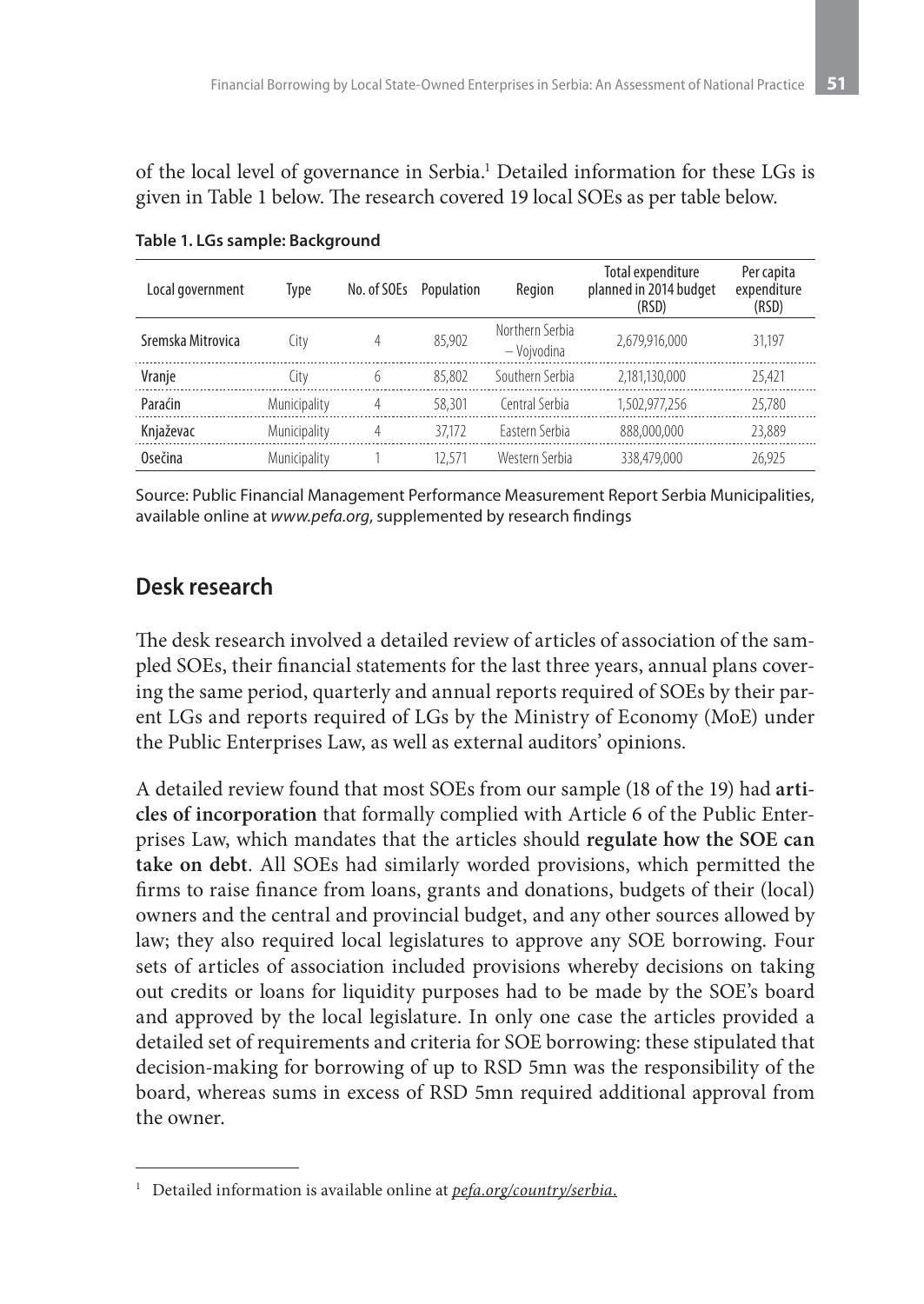The Rules on Quarterly Reporting of SOE Annual Plans, which entered into effect in April 2016, require reporting on 14 separate forms to allow the authorities to monitor the implementation of these firms' annual plans (see Article 2 of the Rules).2 **A review of quarterly notifications produced by LGs** for the MoE, as well as of **quarterly SOE reports for their parent LGs**, revealed that eight of the 19 local SOEs currently had outstanding liabilities with banks and/or leasing firms. These were mostly loans intended to finance purchases of machinery, vehicles, and equipment, whereas only one company had borrowed to manage liquidity. Some firms reported having taken out leases mostly for equipment, machinery, and vehicles. Two businesses from the sample had also made significant investments, with neither of the two financed from traditional commercial sources but, rather, using a combined grant and loan from an IFI (in this case, the German KfW). Guarantees for these loans are, as a rule, issued by the state, with local SOEs most commonly posting bills of exchange as collateral. Commercial banks here serve as commission agents. The review also showed the quality of SOE reports was still poor, although the companies were making substantial efforts to enhance them. First and foremost, no satisfactory explanations are provided for deviations from annual plans agreed with owners. There is no discussion of either operational or financial indicators or a comparison of the evolution of these indicators over time. The operating analysis presented in the reports is not sufficient for an assessment of the company's strategy and its long-term plan.

We also **reviewed SOEs' financial statements**, which revealed an anomaly with regard to fixed assets. According to the Public Property Law (Službeni glasnik Republike Srbije, br. 72/11, 88/13, 105/14, 104/16 – dr. zakon, 108/16, 113/17 i 95/18), SOEs cannot own fixed assets that are public property. SOEs performing activities of public interest may only use real property that does not constitute a capital contribution if this use is allowed by a special law, articles of incorporation, or agreement entered into with its founder. Although the Public Enterprises Law requires SOEs to maintain records of publicly-owned real property they use, such property is not carried on their books. The issue is compounded by the chaotic state of public property registers: LGs are yet to inventory all their property and appraise it before they can recognise it on their books of account. These unresolved issues concerning public property affect SOEs in a number of ways. All ratios and indicators used in operating and credit analyses for SOEs that look at fixed assets or depreciation lead to unreliable conclusions. It is impossible to determine the exact cost of SOEs' products and services with any certainty. Cur-

<sup>&</sup>lt;sup>2</sup> For a detailed review of the regulation and practice of SOE oversight in Serbia, see: Đulić, K., Jolović, A. (2018). Efikasnost nadzora nad lokalnim javim preduzećima u Republici Srbiji. Pravo i privreda, ISSN 0354-3501.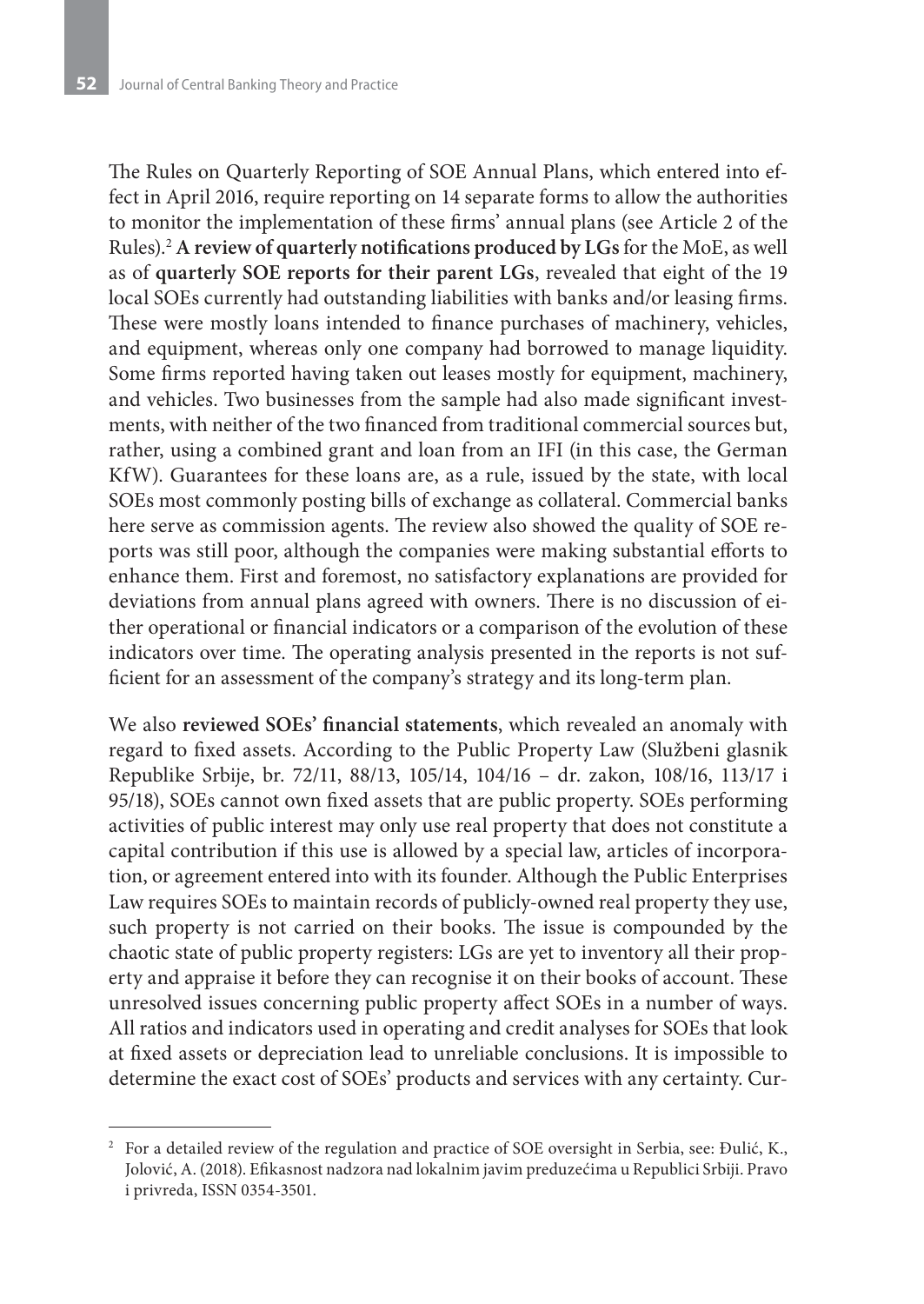rent and major maintenance of assets cause problems, as SOEs ought to be tasked only with routine upkeep, since they do not formally own the assets in question. Moreover, when major maintenance is funded from credit lines such as those extended by KfW, this also begs the question of the economic logic of an SOE taking on and having to repay a loan for a fixed asset of which it is not permitted to take possession.

The SOEs annual and quarterly reports make it apparent that the quality of financial (and, in particular, non-financial) information is not satisfactory, as subsequently borne out in interviews with SOE managers. As we were unable to personally verify the accuracy of financial statements used for credit analysis, we reviewed the associated **audit reports**. In 2016 and 2017, no SOE included in the sample was audited by a reputable audit firm; auditors' opinions are qualified in one-half of all cases; and in one case the auditor stopped short of making a qualified opinion but did draw attention to a number of issues. Managers of SOEs we interviewed reported cases where auditors had refrained from making opinions, as well as that a number of auditors had sent 'letters to the management' but that there was usually no response in terms of improvements to areas identified by the auditors. Although some SOEs were endeavouring to enhance governance and control processes in their finance departments, this does little to change the overall guardedly positive impression of the quality of their financial information.

#### **Interviews with representatives of SOEs and LGs**

To gain some insight into lending practices and the type and extent of financial and non-financial data required by lenders from SOEs, we conducted one-on-one semi-structured interviews with officers of all 19 SOEs and staff tasked with SOE supervision at all five LGs. These interviews took place from January to July 2018.

The interviews began with a set of questions on banks' formal data requirements (both quantitative and qualitative) for SOEs. The answers revealed there was little difference between banks when it came to **quantitative data**. The standard set of information required comprised detailed information on: trade payables, trade receivables, outstanding loans, off-balance-sheet items, payment operations, detailed structure of balance sheet accounts, and the list of all connected entities and type of connection. We found differences in both how banks capture quantitative data and how they analyse the financial position of SOEs. Some banks require credit analysis to include the finances of the LGs, indirect budget beneficiaries, and other SOEs owned by the LG as they consider these to be 'connected entities'; other banks did not use this interpretation and did not require informa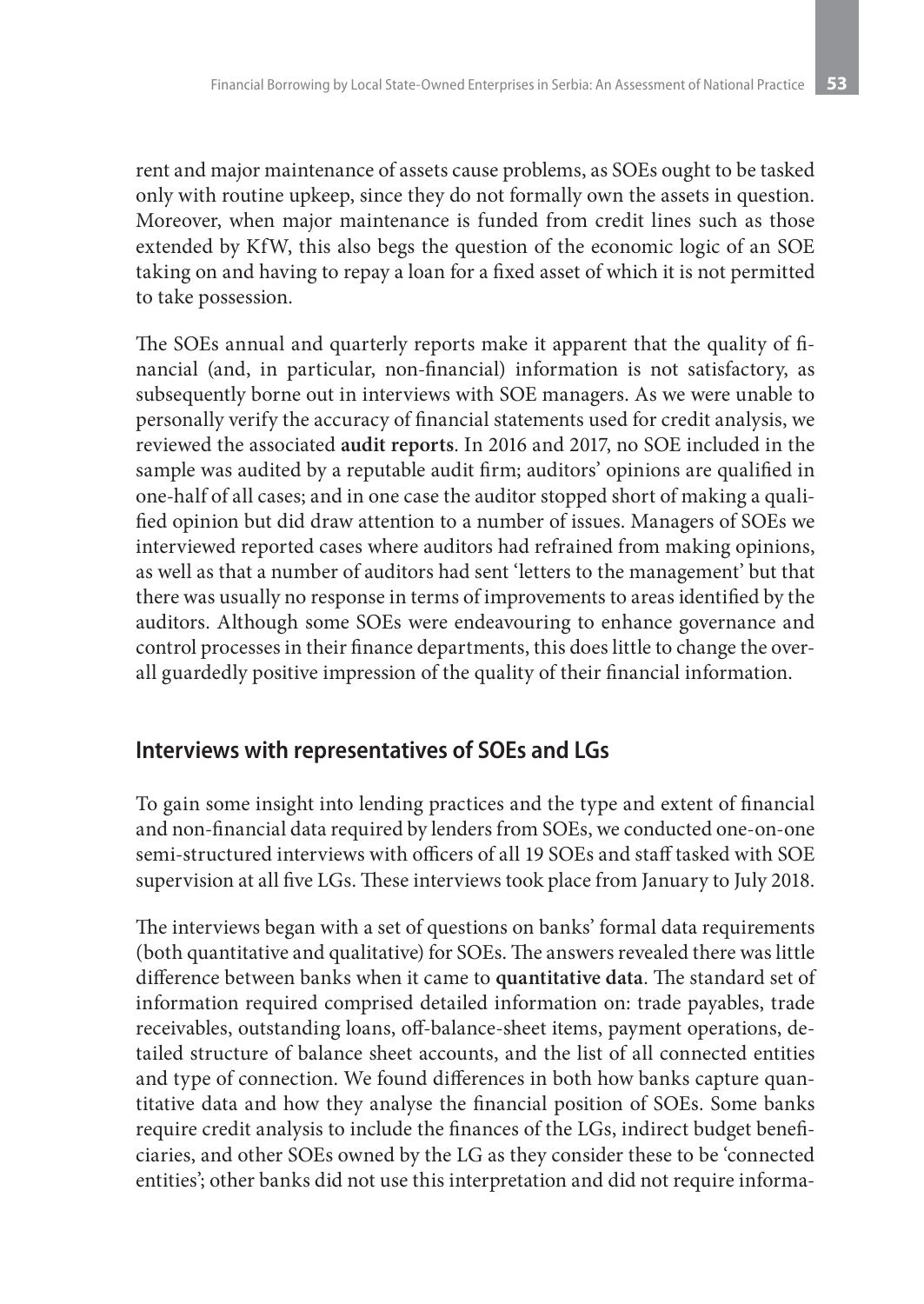tion about the LG and other SOEs (guarantors excluded). Such a comprehensive analysis is justifiable only for long-term investment projects requiring large loan amounts.

There were similarities in the **qualitative information** required by banks. Lenders looked for detailed assessments of the competition (if any) and business development strategies. Competition assessments had to include an overview of market leaders and key competitors, and the estimated market share of the SOE and its competitors (current and future); strengths and weaknesses of the SOE relative to its competitors; key factors affecting the SOE's market (regulations, barriers to market entry for new participants, etc.); description of recent shifts in demand (how and why the market rose/fell, on average); current market conditions and future expectations; and an assessment of the size of the local market. We did not find a tailor-made approach in selecting key data; rather, the banks used a standard data set normally used to assess the solvency of their key target clients (large firms and corporate groups).

A second set of information concerned clients and suppliers. Banks required a detailed analysis of the top 10 clients and suppliers with the greatest turnover for the past two years). Here banks also insisted on aggregate balances of trade receivables/payables in foreign currency or indexed in foreign currency as of the last day of the preceding year. Further, the SOEs were asked to provide a detailed structure of trade receivables/payables by age as of the date of the latest gross balance sheet provided. No tailor-made approach was in evidence in this respect either, with the banks again using a standard data set suited to businesses. The appropriacy of this approach ought to be reconsidered. Since local SOEs' mainly serve citizens and most data described above are unavailable, it would be much more relevant to consider SOEs' collection rates, divide these figures into strata by length arrears (up to 30 days and over 90 days), and look at their trends or moving averages.

Lenders also sought information about SOEs' relationships with banks, including current indebtedness, guarantees, and off-balance-sheet items. Current indebtedness information comprised creditor name (bank or leasing firm), type of loan, intended use, approval date, final repayment date, approved amount, currency, outstanding amount as of application date, amount of instalment, repayment schedule, total amount of principal repayable in current year, loan calculation model, total amount of principal repayable next year, and collateral. Guarantee data usually included bank name, name of beneficiary, grounds for guarantee, amount, and maturity. Finally, off-balance-sheet information comprised creditor name, type of guarantee/letter of credit, grounds, approved amount, state of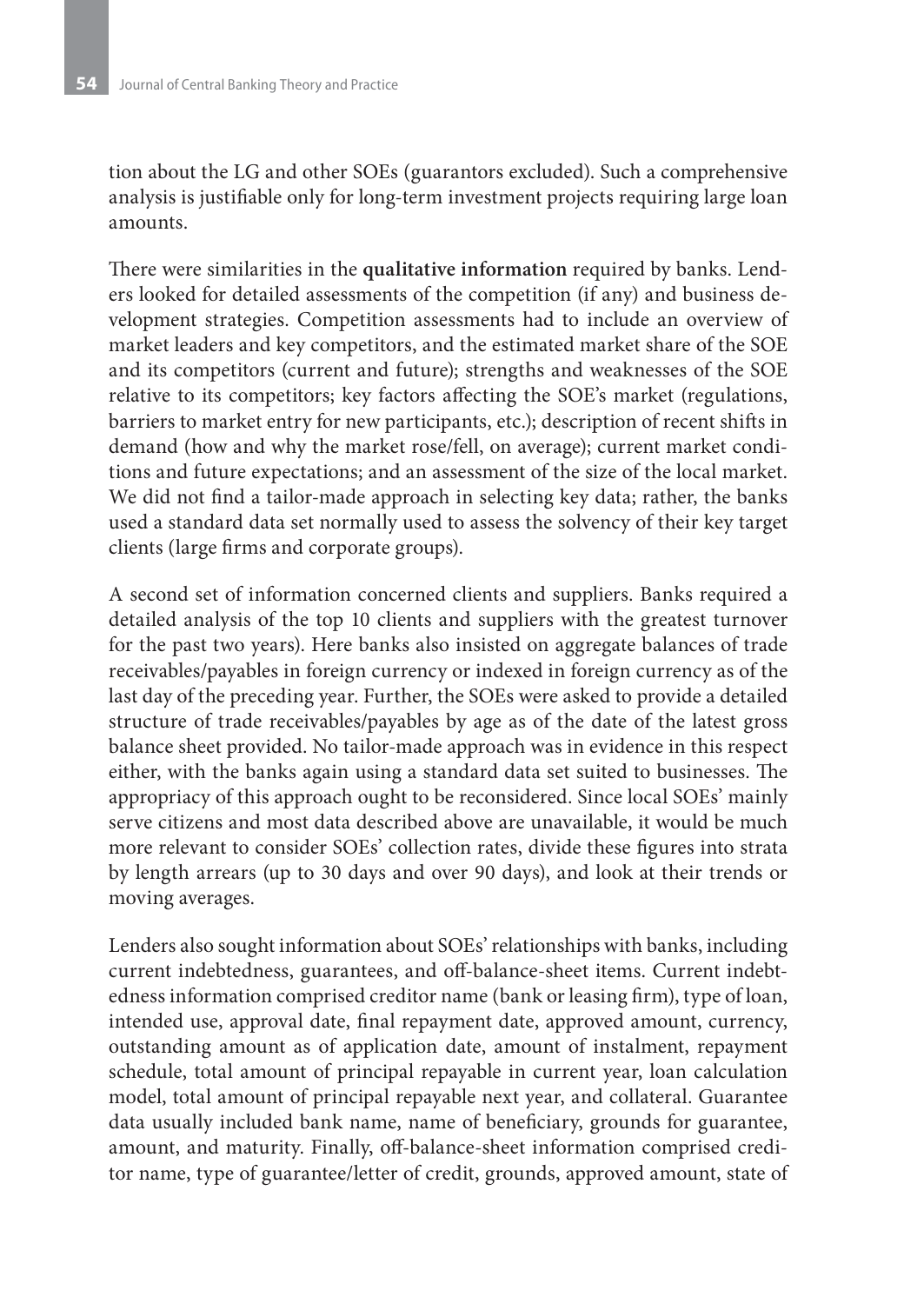guarantee, contract expiration date, and insurance (mortgage, lien, etc). Identical information was required for connected entities. Given banks' differing interpretations of what constitutes 'connected entities', there seems to be limited benefit in analysing all SOEs sharing the same owner for short-term loans or where lower amounts are sought.

We found little difference between banks' requirements for qualitative information. Some lenders explicitly asked for SOE managers to provide their details as early as the loan application stage (by asking for first and last name, position, years of service with the firm, and professional experience). Some banks also asked for detailed analyses of litigation, both of ongoing court cases and obligations arising from judgments rendered.

### **Interviews with representatives of commercial banks**

To better understand lending by commercial banks, their assessment methods for quantitative and qualitative data received from local SOEs, and their experiences to date with local SOEs' ability to borrow on commercial terms, we also organised one-on-one semi-structured interviews with staff of commercial banks identified as the most common lenders in LG reports or interviews with SOE representatives. These interviews took place in July 2018 and involved six banks.

Bankers' responses can be summarised into five key aspects relevant for loan approval: quality of inputs received from local SOEs; credit analysis; key and/or specific risks posed by local SOEs; collateral and likely maturity of the approved loan; and type of loan.

Banks commonly see **inputs received from local SOEs** as questionable, as is also borne out by external auditors' opinions. The quality of inputs is directly influenced by the competence of the reporting SOE's head of finance. Collecting accurate and comprehensive information necessitates additional effort on the part of both the SOE and the bank and lengthens the approval process, so making it less efficient. This is due to the fact that SOEs usually do hold the necessary information, but this is not readily accessible or properly organised and may not reflect the actual state of affairs.

The procedure for **credit analysis** in the event of lending to local SOEs does not differ from analysis applicable to private businesses.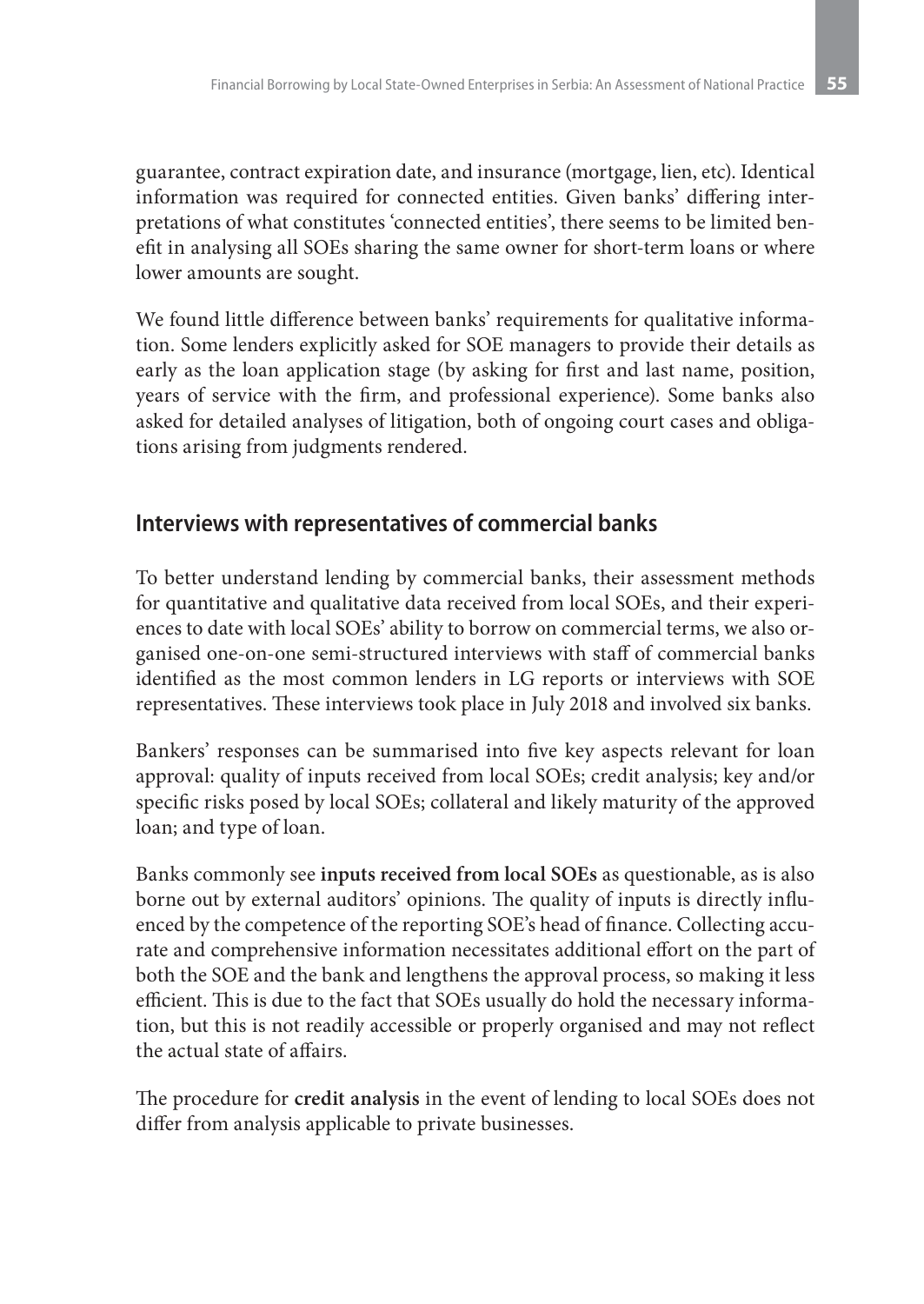**Risks** posed by local (and other) SOEs are to some extent dissimilar from those encountered with private firms. According to banks, risks include incompetent managements, dependent on political actors and unable to make business decisions without first consulting the political bodies of the LGs in question; frequent changes to local SOEs' managements that may lead to complete reversals of these firms' strategies and business objectives; uneconomic cost management at the local SOE, including excess staffing; and the likely reputational risk faced by any bank attempting to collect non-performing debts from these firms, compounded by media reporting that seeks to mould public opinion by contrasting 'the common good' or 'public interest' with banks' allegedly 'private interests'. Sale of distressed and non-performing loans owed by local SOEs in the secondary market is difficult and would entail critically high discount rates (often as part of a package of loans). Banks claim that, before regulations were amended, additional risk had been posed by local authorities' practice of winding down distressed SOEs (and setting up new local SOEs to fill the same roles), leaving creditors unable to collect their debts. The bankers also said that risks borne by commercial lenders differed from those encountered by IFIs, since international creditors are better placed to negotiate with the public sector and the state (which underwrites any IFI loans).

As a rule, banks rely on the SOE borrower's bills of exchange as **collateral**. Another requirement in this regard is to provide a guarantor, most commonly another SOE or, in rare instances, a private firm. In view of the strictures of the Public Property Law, mortgages are not commonly used as collateral. This lack of mortgage security affects the effective interest rate, gross cost of any loan, maturity period, and extent of credit support. By way of a reminder, municipalities/ cities are unable to guarantee their own SOEs' loans (Article 34, Public Property Law).

These loans most commonly have **maturities** ranging from one to three years, as dictated by the collateral available.

These loans are **intended** primarily for the purchase of means of transport, construction machinery, equipment, and spare parts, as well as to meet current liquidity requirements. Vehicles, machinery, and equipment are predominantly financed by bank-owned leasing firms.

### **Conclusion**

**Poor qualitative and quantitative inputs made by SOEs in the credit analysis process do limit their access to finance**. The review of the associated audit re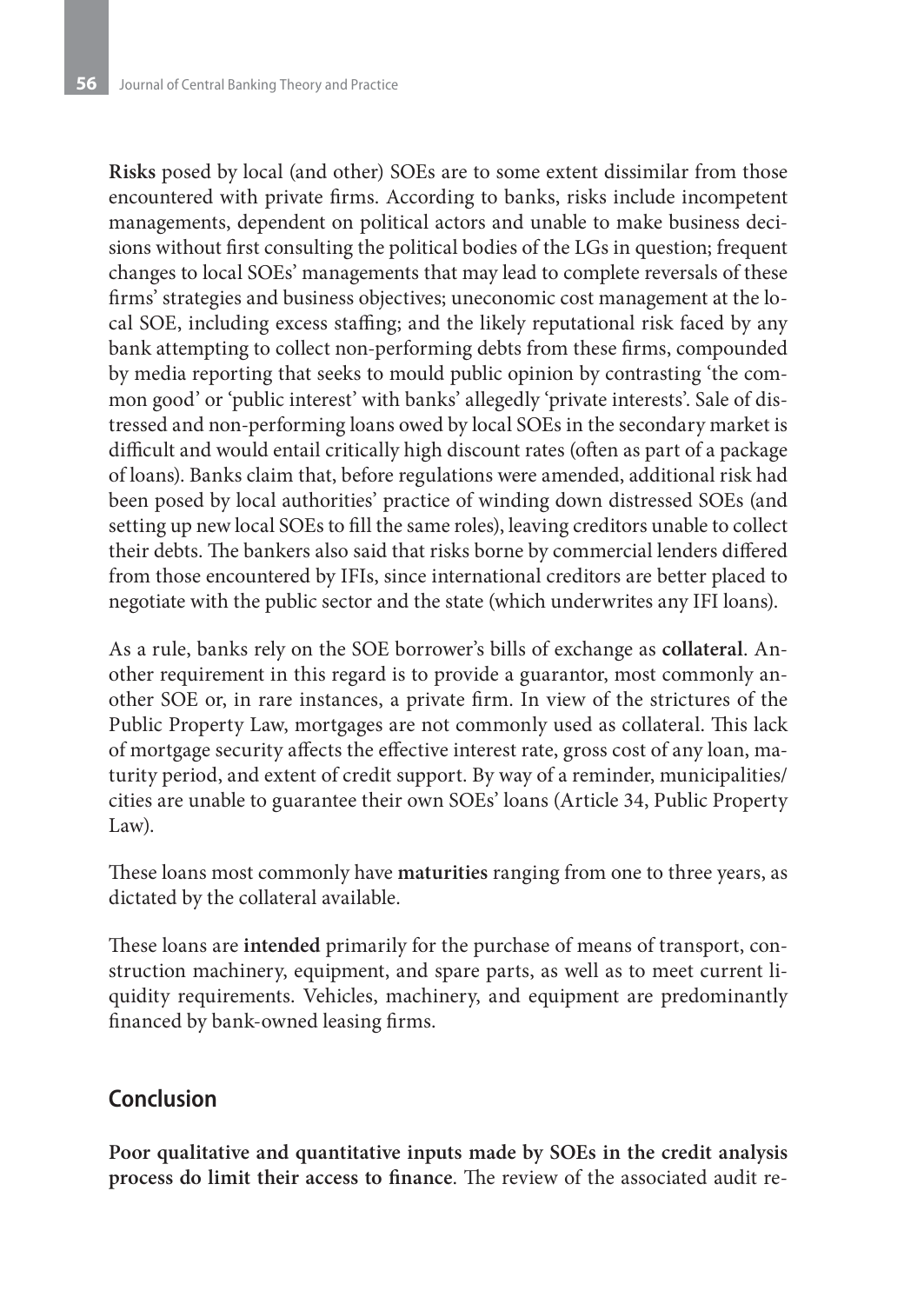ports revealed overall guardedly positive impression of the quality of their financial information. The SOEs reports incorporate no satisfactory explanations for deviations from annual plans agreed with owners, while the annual plans are of the questionable quality as well. The length and efficiency of the credit approval process is dictated by the need to properly organise qualitative and quantitative information and ensure that it reflects the actual state of affairs, as well as to perform credit analysis for 'connected entities' (the LG, indirect budget beneficiaries, and other SOEs owned by the same local authority). Moreover, projections provided in local SOEs' plans most often lack appropriate revaluation of future income (both foreign currency and consumer price index revaluation). Local SOEs cannot set their prices independently, which means their projections lack objectivity, especially in terms of showing the structure and amounts of expenditures.

Due to *de jure* limitations of owning fixed assets that are public property and *de fact*o ownership of that property, combined with investment loans for that same property, financial statements of SOEs often are not in line with the key accounting and economic principles. One of the problems caused by that practice is that all ratios and indicators used in operating and credit analyses for SOEs that look at fixed assets or depreciation lead to unreliable conclusions.

**Nevertheless, proper credit analyses reveal that these companies can be able to borrow commercially, especially in lower amounts and at shorter maturities**. When collecting qualitative and quantitative information for credit analysis, banks do not distinguish sufficiently between private firms and SOEs; there is no tailor-made approach to data gathering that would allow banks to account for issues specific to SOEs such as the spillover of fiscal risk, corporate governance, relationship between owner and local SOE, economic and social objectives, and the like. The overwhelming impression is that banks treat SOEs like large corporations (their key clients) and that they have failed to come up with special tactics to deal with local SOEs. That having been said, this finding does not necessarily imply that a tailored approach would generate more revenue for banks nor that it would immediately increase investment required by SOEs.

The frequent inability of local SOEs to provide mortgages as collateral, coupled with the restriction on guarantees from LGs, nearly completely preclude lending for large-scale and long-term investment. It may also be difficult to sell these eventual distressed and non-performing loans in the secondary market. Yet, there is still room for local SOEs to borrow commercially in lower amounts and at shorter maturities.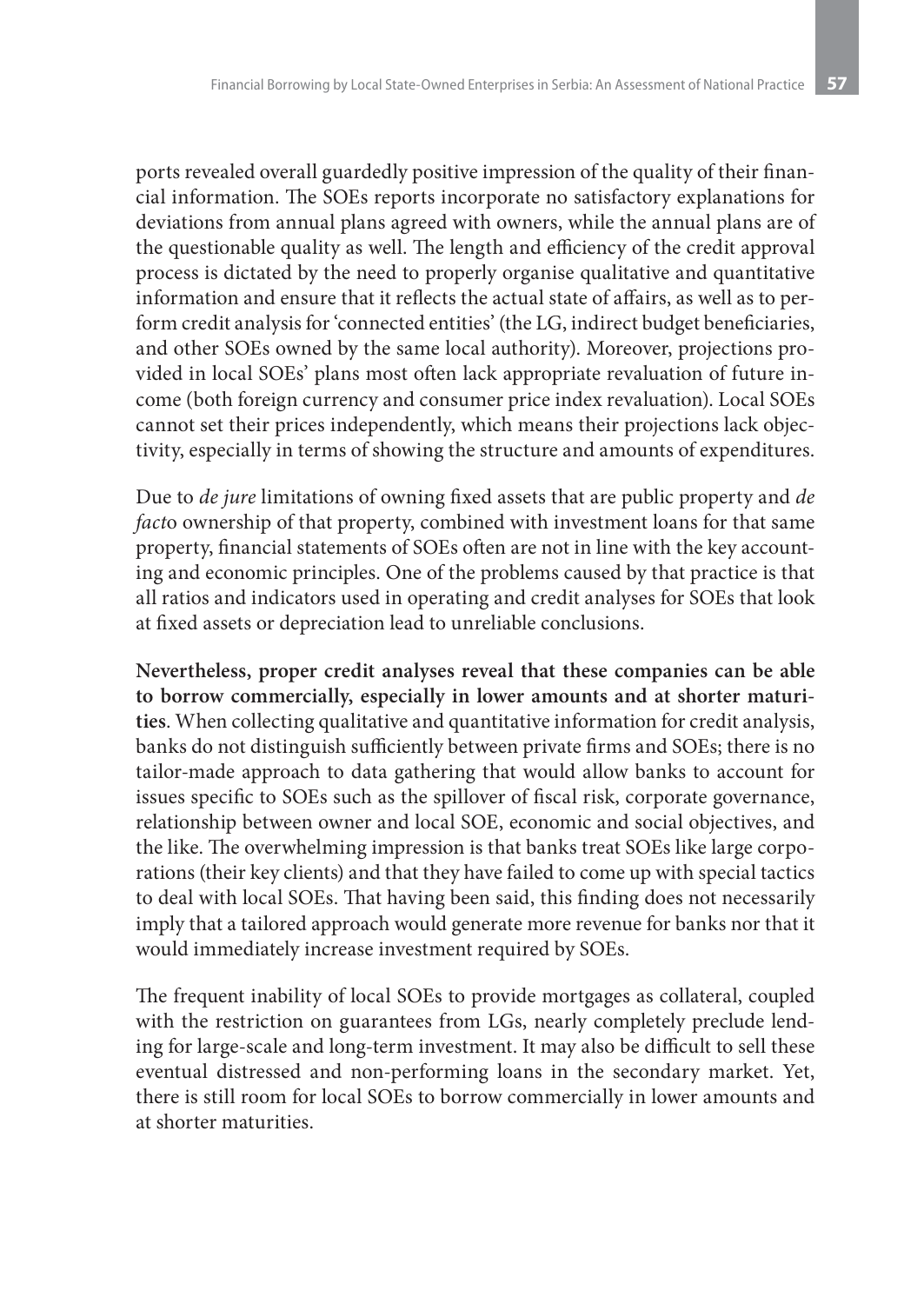## **References**

- 1. Asian Developmet Bank (ADB) (2017). *Evaluation Approach Paper Thematic Evaluation Study: Asian Development Bank's Support for State Owned Enterprise Reform*. Retrieved from *www.adb.org/sites/default/files/evaluationdocument/349826/files/eap-soe.pdf*
- 2. Bajo, A. (2007). Do Utility Companies Increase Local Government Debt in Croatia? *Institute of Public Finance Newsletter*, No. 28. Retrieved from *https:// bib.irb.hr/datoteka/784766.28.pdf*
- 3. Čulo, M. (2011). Analiza kreditne sposobnosti trgovačkih društava od posebnog javnog interesa. *Institut za javne financije*, Zagreb, Retreived from *www. ijf.hr/javni\_dug/full/culo.pdf*
- 4. Dumičić, M. (2018). Linkages Between Fiscal Policy and Financial (In)Stability. *Journal of Central Banking Theory and Practice*. Retreived from *https:// www.cbcg.me/me/publikacije/journal-of-central-banking-theory-and-practice/arhiva*
- 5. European Bank for Reconstruction and Development (EBRD) (2016). Transactions with State-Owned *Enterprises, Regional*. Retreived from *www.ebrd. com/documents/evaluation/special-study-transactions-with-state-owned-enterprises.pdf*
- 6. Fiskalni savet Republike Srbije. (2017). *Lokalne javne finansije: problemi, rizici i preporuke*. Retreived from *www.fiskalnisavet.rs/analize-stavovi-predlozi. php*
- 7. Kohoutková. A., Reszkető, P.A., Piško, M., Batko-Tołuć, K., & Markiewicz, D. (2017). *How to Raise Transparency Level in the Municipal-owned Enterprises in V4 countries*. Retreived from: *www.budapestinstitute.eu/V4\_MOE\_summary\_2017\_final.pdf*
- 8. Organization for Economic Co-operation and Development (OECD) (2014). *Financing State-Owned Enterprises - An Overview of National Practices*. Retrieved from *www.oecd-ilibrary.org/finance-and-investment/financing-stateowned-enterprises\_9789264209091-en*
- 9. Pendovska, V. & Maksimovska-Veljanovski, A. (2009). Financing Municipal Utility Activities and Local Public Enterprises by Way of Illustrating the Situation in the Republic of Macedonia. *Lex Localis - Journal of Local Self-Government* , 7 (2), 141 – 158.
- 10. Prga, I. (2003). Financiranje trgovačkih društava u vlasništvu gradova Kako koncipirati odgovarajući model. *Ekonomski pregled*, 54 (7-8), 581-594. Retrieved from *https://hrcak.srce.hr/25483*
- 11. Službeni glasnik Republike Srbije (2005). *Zakon o javnom dugu*. Beograd: Službeni glasnik Republike Srbije, br. 61/05, 107/09, 78/11, 68/15 i 95/18.